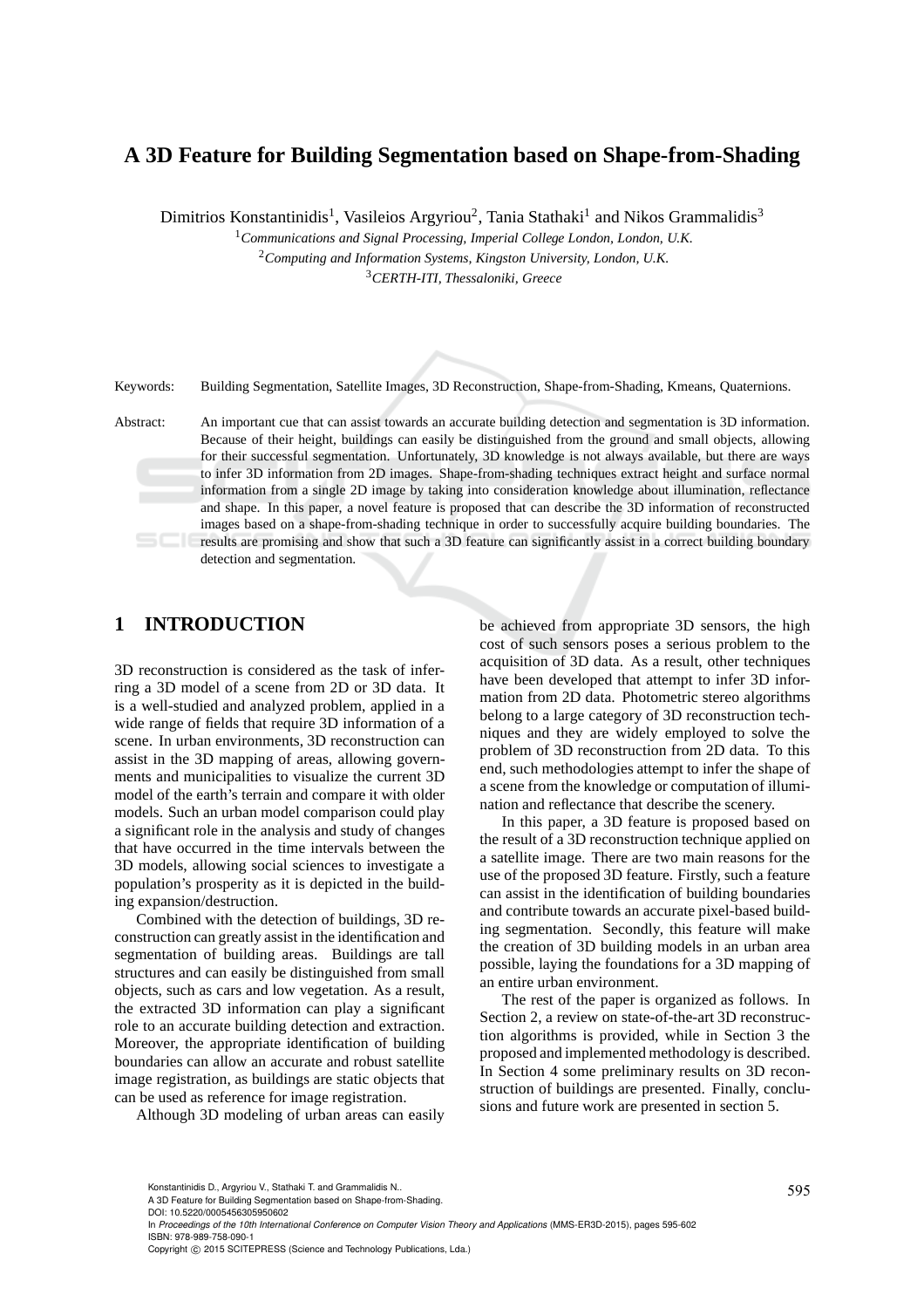### **2 RELATED WORK**

There is an extensive literature available with ways to tackle the problem of 3D reconstruction. The selection of a specific methodology depends to a large degree on the type of data available. As a result, 3D reconstruction techniques can be split on methodologies that employ already acquired 3D data, multiview stereo matching methods that are based on two or more 2D images or video and shape from shading methodologies that employ a single 2D image. An overview of 3D reconstruction algorithms is presented in (Kordelas et al., 2010).

3D reconstruction methods based on 3D data are usually the fastest and most accurate methods available that create a 3D model of a scene. These techniques mainly depend on 3D point clouds acquired from 3D laser scanners or LiDAR (LIght Detection And Ranging) sensors to get the necessary information for the 3D model computation. Since point clouds are usually unstructured, there are techniques that attempt to group them in meaningful shapes (Kim and Li, 2006; Kolluri et al., 2004). Such methods usually rely on triangularization techniques to get an initial 3D mesh from the point clouds. Optimization techniques, such as the Stokes' theorem, can then be applied to refine the 3D model and reduce the number of the initially formed triangles (Kim et al., 2003). Unfortunately, 3D information from radar/laser sensors is not always available, due to the high cost of acquisition.

Multi-view stereo techniques attempt to infer the 3D model of a scene from multiple 2D images capturing the same scene from different viewing angles. A successful approach to 3D reconstruction from multiple views has been achieved by the method of visual hull and voxels (Seitz and Dyer, 1997; Eisert et al., 1999). The whole scene is assumed to be a large 3D cube that consists of a number of smaller cuboids, known as voxels. These voxels are removed, based on whether they are seen from a point of view. This method is a curving process, where parts of the scene are removed to accurately describe the underlying original scene. However, visual hull reconstruction's performance suffers from the need of multiple cameras, capturing the scene from different views and the existence of occluded objects.

One of the most common ways to achieve 3D reconstruction from two or more images is with the use of stereo matching techniques (Baillard et al., 1999; Geiger et al., 2011). Distinctive and invariant to rotation and illumination image features are extracted from a pair of overlapping images, using algorithms such as SIFT (Lowe, 2004) or SURF (Bay et al., 2008). Afterwards, these features are transformed into 3D points by applying optimization techniques, such as bundle adjustment (Lourakis and Argyros, 2009) and RANSAC (Fischler and Bolles, 1981). Since these points are usually sparse in the 3D space, smoothing functions can be employed to fill the gaps among the points (Agarwal et al., 2011). An alternative method for context-based clustering of 2D images in order to infer 3D information is presented in (Makantasis et al., 2014). The accuracy of stereo matching techniques increase as more images of the same scene become available.

Another approach to 3D reconstruction from multiple images is by employing photometric stereo techniques. These methods estimate the surface normals of a scene by observing the scene under different lighting conditions. Woodham was the first to introduce photometric stereo, when he proposed a method to obtain surface gradients by using two photometric images, assuming that the surface albedo is known for each point on the surface (Woodham, 1980). His method, although simple and efficient, only dealt with Lambertian surfaces and was sensitive to noise. Coleman and Jain extended photometric stereo to four light sources, where specular reflections were discarded and estimation of surface shape could be performed by means of diffuse reflections and the use of the Lambertian model (Coleman Jr. and Jain, 1982). A photometric approach to obtain the shape and reflectance information for a surface was developed in (Nayar et al., 1990). Barsky and Petrou presented an algorithm for estimating the local surface gradient and real albedo by using four source colour photometric stereo in the presence of highlights and shadows (Petrou and Barsky, 2001; Barsky and Petrou, 2003; Barsky and Petrou, 2006). Other approaches to the photometric stereo problem in the presence of highlights and shadows worth mentioning (Argyriou and Petrou, 2008; Argyriou et al., 2013).

Finally, given that a single image is available, 3D reconstruction can be achieved by employing shapefrom-shading methodologies. Shape-from-shading is considered a special case of photometric stereo and was initially formulated by (Horn, 1970). Shapefrom-shading can be expressed as a minimization problem that attempts to reconstruct scenes by measuring the reflectance and illumination of a surface (Frankot and Chellappa, 1988; Bors et al., 2003). Many different approaches have been proposed to solve this problem in an attempt to infer both the height and the surface normals for each pixel in an image. A review on some popular shape-from-shading techniques is performed in (Zhang et al., 1999), while the different numerical approaches to the problem of shape-from-shading are analyzed in (Durou et al.,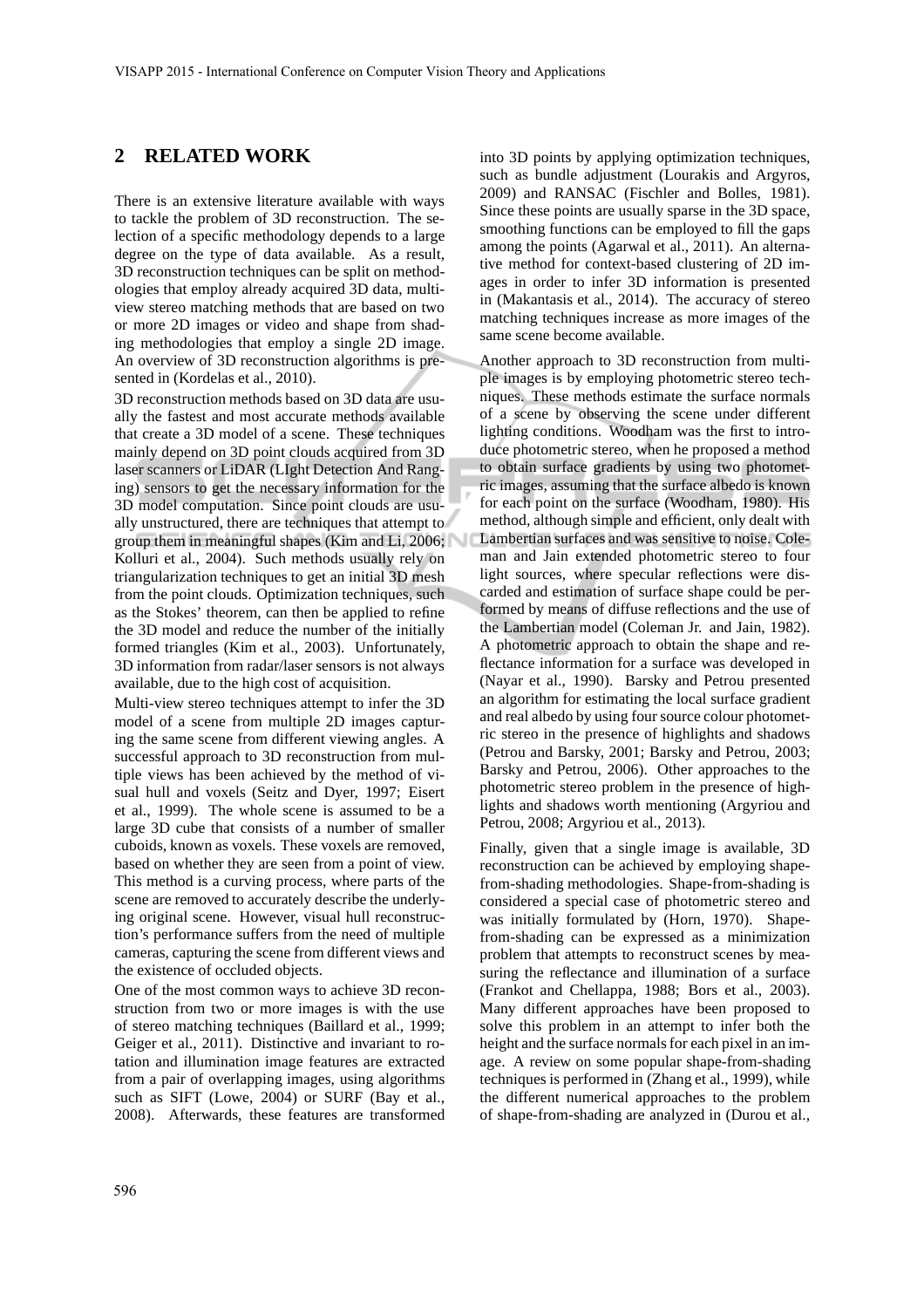2008). A significant problem that can severely limit the applicability of shape-from-shading techniques is their high computational complexity.

Our technique is based on the shape from shading methodology developed in (Barron and Malik, 2013). His method, named SIRFS, can be considered as an extension to the classical shape from shading problem (Horn, 1970), since not only shape, but also reflectance and illumination are unknown. With the acquisition of 3D information, we expect to enhance the classification performance of a building detection algorithm by allowing a more accurate and robust building boundary segmentation. Moreover, the 3D reconstructed buildings can be the basic components for the construction of a 3D model that characterizes the entire urban area. The advantages of our approach lies in the fact that the 3D reconstruction will be based on a single 2D image, without the need of multiple images capturing the same scene and the fact that the SIRFS algorithm works without any prior knowledge of the location of the sun the time the image was captured.

## **3 METHODOLOGY**

SCIENCE *A*ND

Before any methodology is applied, it is assumed that only a single 2D satellite image, depicting an urban environment exists and therefore, no reconstruction strategies that depend on multiple images or already acquired 3D data can be applied. Furthermore, the satellite images are assumed to be orthorectified, meaning that distortions caused from the sensor and the earth's terrain have been geometrically removed and an accurate measurement of angles and distances is possible. Moreover, since the main goal is to use the 3D representation of an urban area as an additional cue for building detection and segmentation purposes, the assumption that a building detection algorithm has already been applied is made. Therefore, some initial candidate areas where buildings exist have already been identified and extracted.

Our proposed methodology attempts to reconstruct only the candidate building areas that a building detector outputs. Such an approach will not only reduce the computational burden of a 3D reconstruction procedure applied in the entire image, but also allow for an accurate 3D representation of the candidate building areas since only a few objects are involved, leaving limited space for errors. The extracted 3D information from these areas will enable the creation of coarse 3D building models and assist towards a precise and robust building detection and segmentation. Buildings, being tall structures, can easily be distinguished from ground objects. As a result, areas that do not contain buildings can be discarded, leading to an increase in the classification accuracy of an object-based building detection algorithm. Furthermore, building boundaries can be identified and segmented based on height and surface normals, allowing the refinement of the initial computed candidate building areas and increasing the performance of a pixel-based building detection algorithm.

To achieve the desired 3D representation of the urban areas, the proposed approach relies on the work of Barron (Barron and Malik, 2013). The authors present the SIRFS algorithm as an extension of a classical shape-from-shading algorithm, capable of computing all the unknown parameters (i.e. shape, reflectance and illumination). The shape-from-shading problem is formulated by the following maximization function:

$$
\max_{R,Z,L} P(R)P(Z)P(L) \tag{1}
$$

subject to 
$$
I = R + S(Z, L)
$$
 (2)

where *I* is the image for which the 3D representation is sought, *R* is the log-reflectance image, *Z* is the depth map, and *L* is a spherical harmonic model of illumination.  $P(R)$ ,  $P(Z)$  and  $P(L)$  are the priors on reflectance, shape and illumination respectively and *S*(*Z*,*L*) linearizes *Z* into a set of surface normals, producing a log-shading image from these normals and the illumination *L* (Barron and Malik, 2013).

-IN

Every candidate building area is processed separately so as to successfully extract its 3D information. As a preprocessing step, the illumination of each image is histogram equalized so as details in the image become more apparent. This is achieved by transforming the RGB color space to another color space, where the color and the illumination component of the image is separated. The HSV color space can achieve this differentiation. Afterwards, the V channel of the HSV color space, representing illumination, is histogram equalized. Histogram equalization distributes an image's pixel values uniformly, allowing objects that are barely seen to be distinguished. Then, the HSV color space, having the V channel histogram equalized is transformed back to the RGB color space.

To successfully extract 3D information, the SIRFS algorithm requires a mask, which defines where the object of interest is. As a result, an initial image segmentation should be performed and the pixels that belong to the building class should be highlighted. Since such knowledge is not available, a kmeans algorithm is employed to partition image pixels to *k* number of classes according to their values. A kmeans algorithm is a clustering algorithm that given *k* number of clusters, it defines the initial positions of the cluster centers randomly and then iteratively moves the cluster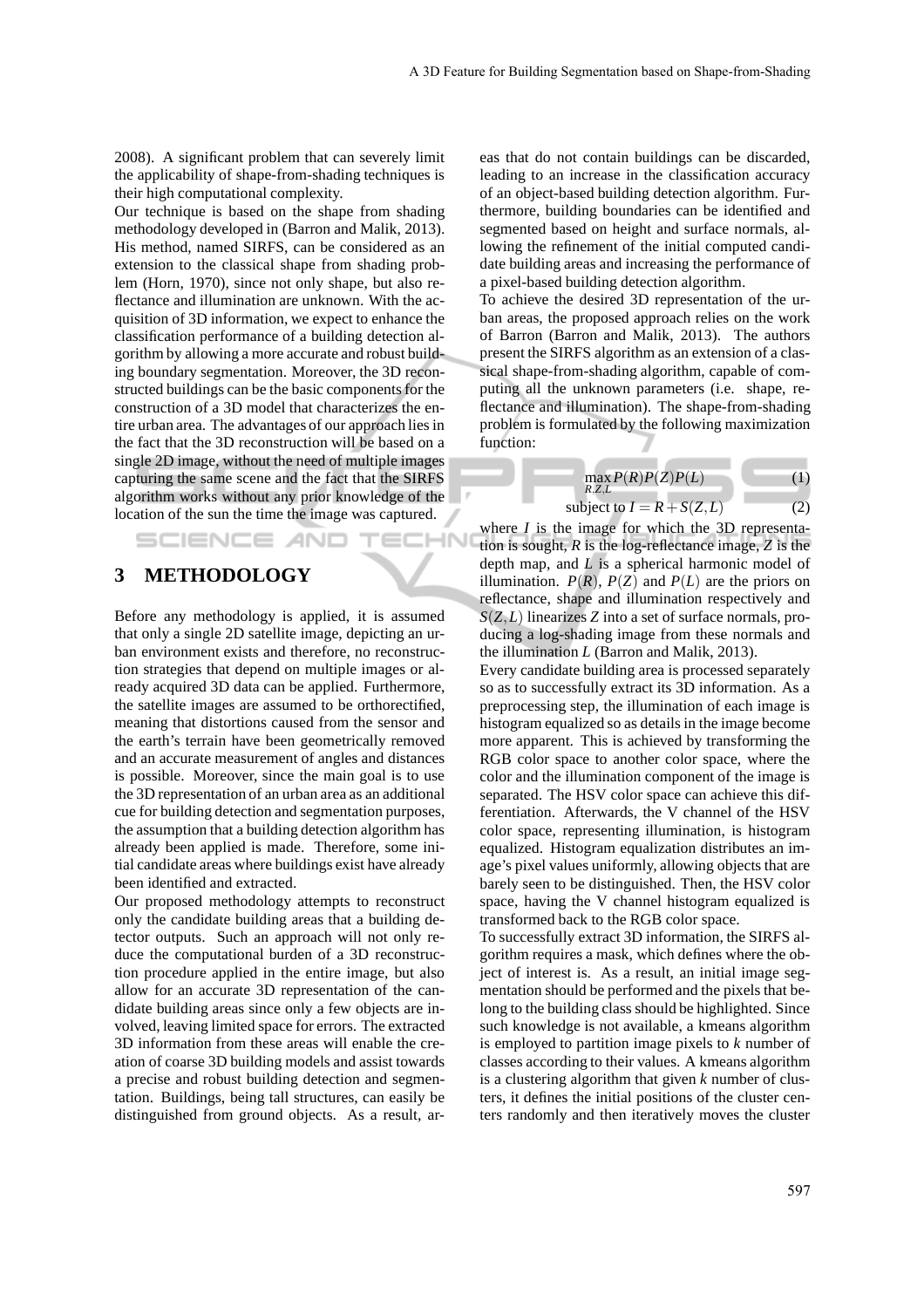centers in new positions that best describe the data distribution (MacQueen, 1967). Given that a satellite image contains *n* channels, each pixel is described by a tuple of *n* values and according to these values, each candidate area is segmented. The number of clusters *k* for the kmeans algorithm is selected to be equal to 2, since the problem can be considered as a binary classification task with two classes, the building and the non-building class. The result of the segmentation is afterwards refined with morphological opening and closing operations, so that pixels with no adjacent neighbors belonging to the same class are reversed to the other class. These morphological operations are performed in order to avoid small islands or holes of pixels that can cause problems in the correct estimation of height and surface normals.

Since there is no prior knowledge of which cluster of pixels corresponds to the building class, the SIRFS algorithm is applied twice, once for each cluster of pixels, assuming each time that the tested cluster is the one that corresponds to the building class. The output of the SIRFS method is used to describe only the cluster of pixels for which the algorithm was executed, although the SIRFS method computes an output for every pixel of the provided image. The output of the SIRFS algorithm is for each pixel *p* of the image, a height value  $H_p$ , and the coordinates of the surface normal vector in the 3D space  $(N_{x_p}, N_{y_p}, N_{z_p})$ .

Given the result of the 3D reconstruction procedure that was previously described, a 3D feature is proposed that is based on the aforementioned values of the height and the surface normals computed for each pixel of a candidate building area. In order to define this new feature, the quaternion algebra that was first described in (Hamilton, 1844) is employed. A quaternion is a special complex number in the 3D space and it can be described by the equation  $q =$  $a + b * i + c * j + d * k$ . The reasons behind the selection of a quaternion to characterize the proposed 3D feature lie in the fact that a quaternion can describe a 4-tuple value, while being able to represent a structure in the 3D sphere. Furthermore, being an expansion of a complex number, a quaternion possesses some interesting properties, such as the fact that its multiplication is not commutative  $(i j = k$ , while  $ji = -k$ ), while its norm is computed in the same way as the norm of a vector  $(||q|| = \sqrt{a^2 + b^2 + c^2 + d^2})$ . Such properties may be proved useful for the tasks of building segmentation and 3D reconstruction. Therefore, the 3D representation of each pixel is approached as a quaternion of the following form:

$$
q_p = H_p + N_{x_p} * i + N_{y_p} * j + N_{z_p} * k \tag{3}
$$

Equation (3) describes the novel 3D feature that is

proposed for building extraction and segmentation. Such a 3D feature will be able to not only characterize the 3D representation of an urban area, but also identify and segment buildings that are present in the area. The reason behind the definition of such a 3D feature lies in the fact that this feature can afterwards be used as an input to another machine learning algorithm that attempts to locate and segment building boundaries based on the height information and the surface normals. Furthermore, such 3D knowledge can assist in the elimination of false alarms building detection algorithms produce, by acknowledging the lack of buildings in an extracted candidate building area. The methodology for the creation of the proposed 3D feature is summarized in Figure 1.



Figure 1: Our proposed 3D feature extraction procedure.

#### **4 EXPERIMENTS AND RESULTS**

In this section, the results of employing the proposed methodology in a set of image patches extracted from a QuickBird satellite image will be presented. The output of the SIRFS algorithm in the form of height and surface normals computed for every pixel of the tested image patches will be visualized and the value and importance of the extracted 3D information in order to achieve a successful building segmentation will be demonstrated.

To identify the potential of the proposed methodology to correctly describe building regions and lead to their accurate and robust segmentation. For this purpose, five image patches where buildings exist and three image patches with no buildings present were employed. The reason behind the selection of the last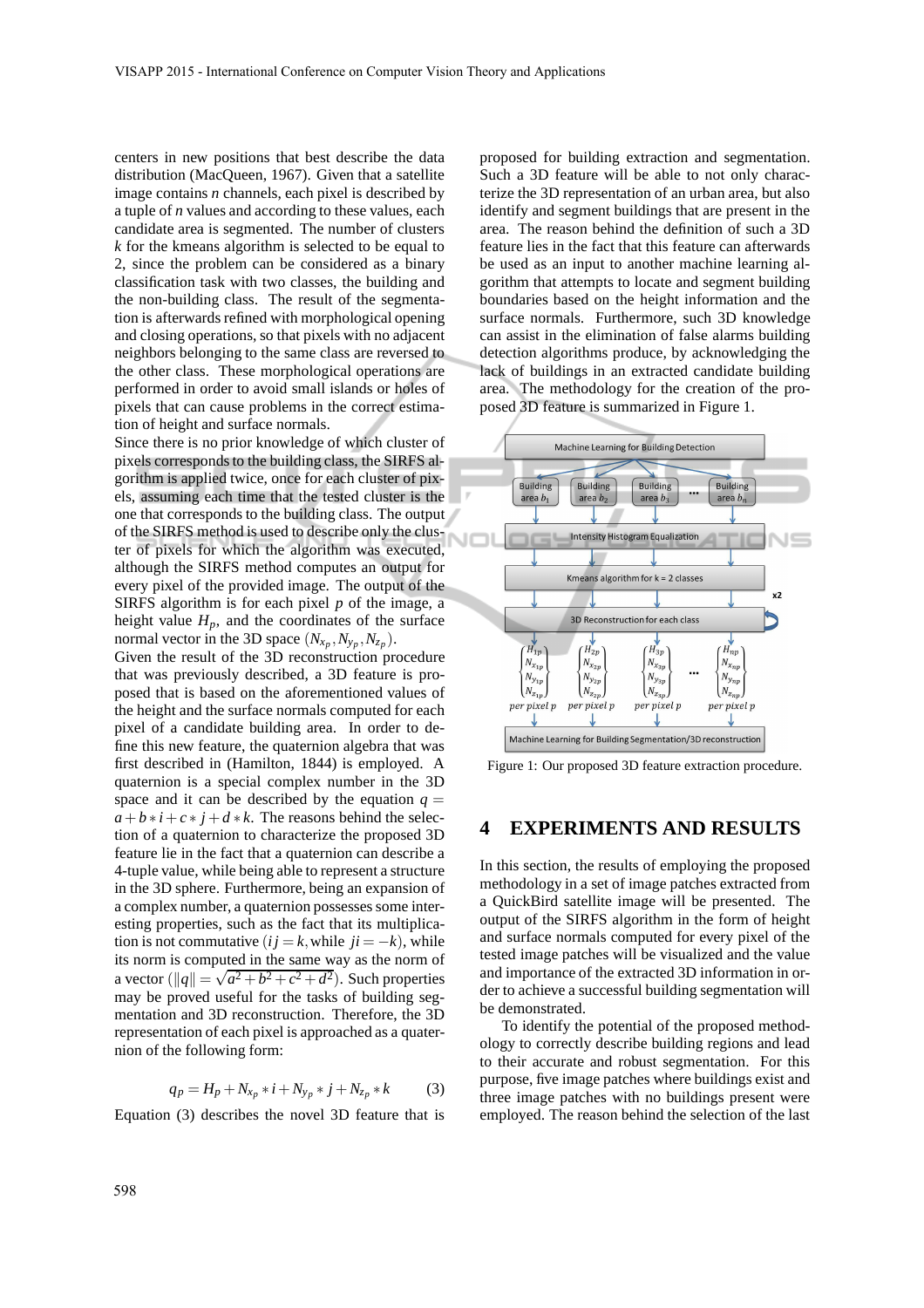three non-building image patches is to demonstrate the ability of the proposed methodology to not only extract building boundaries, but also identify when buildings are not present, leading to rejection of false positives, given our methodology is applied in conjunction with a building detector algorithm. Figure 2 presents the tested image patches, the results of their binary segmentations by employing the kmeans algorithm and the output of the SIRFS algorithm in the form of height information and surface normals.

The first row of Figure 2 shows the five tested satellite image patches after being preprocessed with histogram equalization. As it is already mentioned, histogram equalization allows objects that are barely seen to be distinguished by uniformly distributing the illumination in an image patch. The eight tested and preprocessed images are shown in the first row of Figure 2, where only the RGB channels are shown for visualization purposes.

The second row of Figure 2 shows the result of the kmeans algorithm applied on the tested image patches. The masks are binary since the kmeans algorithm is executed for  $k = 2$  classes. Although the segmentation is not too accurate, it provides satisfactory results for the SIRFS algorithm that is then employed. The better the object of interest is segmented, the more accurate the results of the 3D reconstruction achieved from the SIRFS algorithm are. Segmenting an image patch into more than 2 classes may produce slightly better results, but it would significantly increase the execution time of the methodology, since the SIRFS algorithm, which is quite a computationally heavy operation, would then have to be executed *k* times, where *k* is the number of classes.

The third row of Figure 2 shows the height information that is derived from the execution of the SIRFS algorithm. The images are slightly rotated for better visualization. As one may observe, the differences in the height of buildings with respect to the ground is correctly captured in the 3D reconstruction of the image patches, while inaccuracies introduced by the kmeans clustering are to some degree rectified. As expected, buildings can be easily distinguished from ground objects based on their height, and therefore, the extracted height information is an important cue towards an accurate and robust building detection and segmentation. A drawback of the employed 3D reconstruction procedure is that inaccuracies of the computed height are present, especially close to the borders of an image patch.

Another observation concerns the computed height of the roads. The height of roads is relatively low, with respect to the ground, thus the SIRFS algorithm can correctly capture the surface of the tested

terrain. However, there are cases where roads are shown a little elevated over the ground. In these cases, the shape of the roads can be an important cue towards their identification as non-building objects. These observations show that the 3D representation of an urban environment can be used to reduce the false positives that a building detection algorithm produces, thus increasing the classification accuracy of a building detector and allowing an accurate and successful pixelbased building segmentation. Moreover, the potential of the 3D representation to describe roads can be used for the development of an accurate and robust road segmentation algorithm.

The fourth row of Figure 2 presents the results of the surface normals based on the SIRFS algorithm that are computed for each pixel of the image patch. The surface normals are vectors in the 3D space that describe the orientation of the surface of a 3D representation. Surface normals are expected to be really valuable features that indicate the existence of buildings, since building rooftops are usually flat or have a uniform slope. Such an attribute of buildings is expected to be reflected to the surface normals, which should have slight variations on the building area, but high variations close to the building boundaries, since the height of terrain close to the building boundaries is changed abruptly. The values of the 3D surface normal vectors are mapped to the RGB color space and are presented in the fourth row of Figure 2. One may observe that the SIRFS algorithm produces surface normals with the same or similar orientation for flat areas. As a result, the information extracted from the surface normals can play a significant role towards the identification and segmentation of building boundaries.

In order to demonstrate how valuable the 3D information extracted from the SIRFS algorithm is for the task of building segmentation, some preliminary results are presented. To this end, the buildings shown in the first row of Figure 2 were manually segmented so as to consist the ground truth masks of the tested image patches. Afterwards, these ground truth masks were compared to the kmeans segmentation before the 3D reconstruction procedure, as presented on the second row of Figure 2. Furthermore, the kmeans algorithm was employed once again to compute a refined segmentation, where except for the color information, each pixel is also represented by the 3D information computed from the SIRFS algorithm, in the form of height and surface normals. Since the height information is relative to the tested image patch, the height values of each patch are normalized to the range [0,1]. What is more, two multipliers are employed to give a certain weight to the height and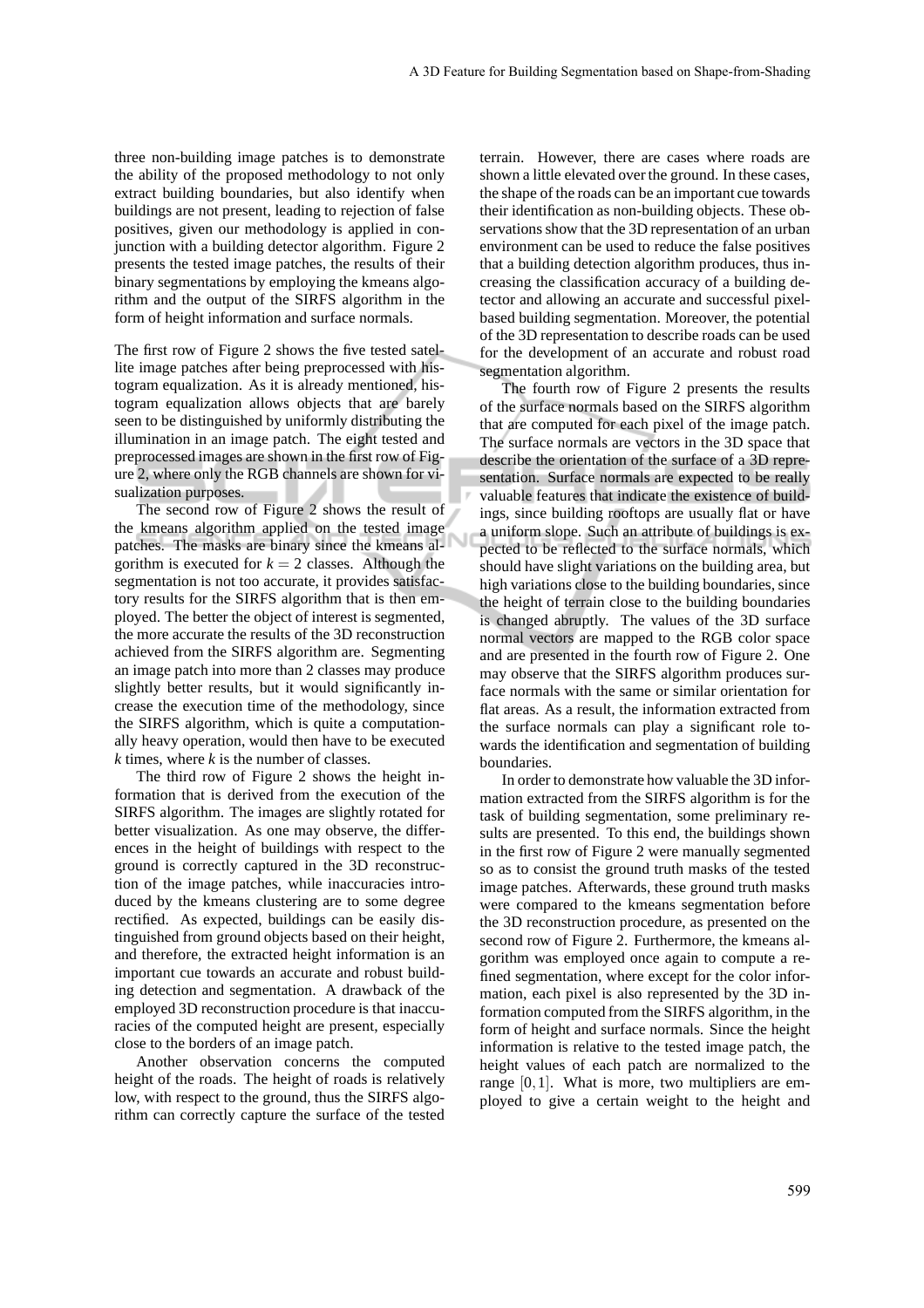

Figure 2: Results from SIRFS algorithm. Original images after preprocessing shown in first row. Results from kmeans algorithm shown in second row. Height information extracted from SIRFS algorithm shown in third row. Surface normals extracted from SIRFS algorithm shown as RGB images in fourth row. IGY PUBLIC*A*TIONS

surface normal information, in order to test how the weighted 3D information affects building segmentation. The values chosen for both the height and the surface normal multipliers are  $[0, 0.05, 0.1, 0.5, 1, 5]$ . Figure 3 presents the F1-score of the pixel-based comparison between the ground truth masks and the refined building segmentations.



Figure 3: Results of building segmentation based on various values of height and surface normal multipliers.

There is a single combination of height and surface normal multipliers' values that give the best possible results with respect to the F1-score. These values are 1 and 0 for the height and surface normal multiplier respectively. These values demonstrate the importance of the height information for the building detection and segmentation task. On the other hand, it seems that the surface normals decrease the performance of the building segmentation based on

Table 1: Segmentation results of the five tested building image patches.

|               | <b>Before Reconstruction</b> |                                                   |       | <b>After Reconstruction</b> |       |       |
|---------------|------------------------------|---------------------------------------------------|-------|-----------------------------|-------|-------|
| Image         |                              | Recall Precision F-score Recall Precision F-score |       |                             |       |       |
|               | 0.902                        | 0.57                                              | 0.698 | 0.905                       | 0.599 | 0.721 |
| 2             | 0.992                        | 0.514                                             | 0.677 | 0.989                       | 0.548 | 0.705 |
| 3             | 0.928                        | 0.669                                             | 0.778 | 0.928                       | 0.669 | 0.778 |
| 4             | 0.906                        | 0.714                                             | 0.798 | 0.902                       | 0.743 | 0.815 |
| 5             | 0.968                        | 0.793                                             | 0.872 | 0.971                       | 0.852 | 0.908 |
| Average 0.939 |                              | 0.652                                             | 0.765 | 0.939                       | 0.682 | 0.785 |

the kmeans algorithm. This can be attributed to the fact that all flat areas tend to have normals pointing upwards and thus, a building cannot be easily distinguished using surface normals. Of significant importance is also the fact that giving strong weight to the height information leads to a drop in the results of the building segmentation. This happens because there are inaccuracies in the height computed from the SIRFS algorithm close to the boundaries of the image patches. The results in the form of recall, precision and F1-score achieved on the pixel-based building segmentation of the five image patches, depicting buildings before and after the introduction of the 3D information are presented on Table 1.

The numbers in the first column of Table 1 correspond to the order of the five tested image patches as they appear in the first row of Figure 2 from left to right. From Table 1, one can conclude that the building segmentation achieved from the kmeans algorithm and that is based both on color and on the height and surface normal information is more accurate than with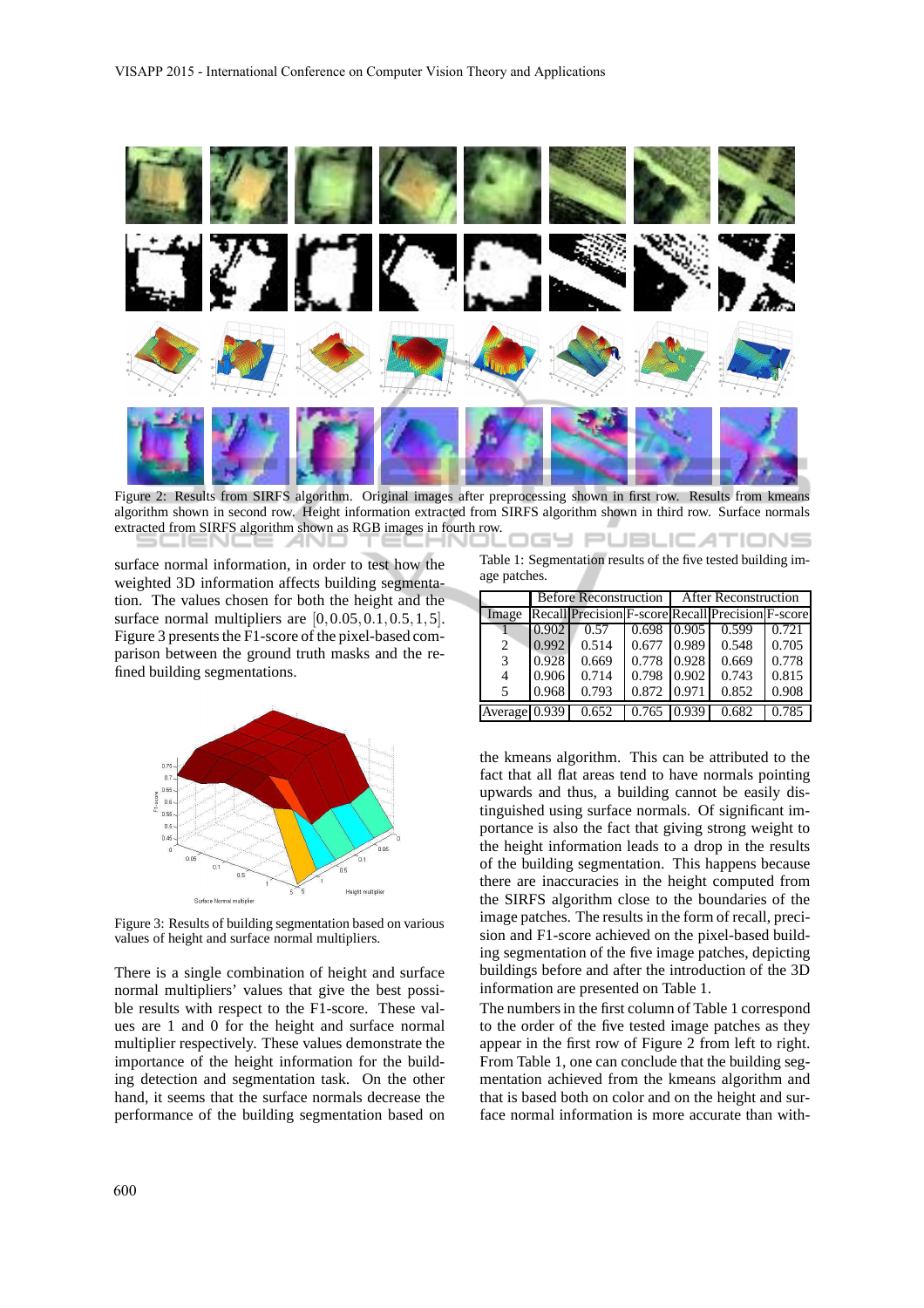out the 3D knowledge. More specifically, the precision of the pixel-based building segmentation is significantly increased by a measure of 4.6% when 3D information is introduced, while recall remains unaltered. Overall, the increase in the measure of F1-score by 2.6% shows that the introduction of 3D information can significantly assist towards an accurate and robust building segmentation. A visualization of the best building segmentation results of Table 1, along with the initial segmentation results and the ground truth masks is presented in Figure 4.

### **5 CONCLUSIONS**

A methodology to extract 3D information using a shape-from-shading algorithm, named SIRFS (Barron and Malik, 2013) is proposed. Furthermore, a 3D feature to describe the 3D representation of an urban environment is defined. The proposed feature can not only allow for a 3D reconstruction of an urban environment, but also improve the classification accuracy of a building detection algorithm by identifying buildings and rejecting image regions with no buildings present. Moreover, the extracted 3D information can lead to an accurate pixel-based building boundary extraction, thus assisting to a successful building boundary identification and segmentation.

The experimental results on the 3D reconstruction of buildings and roads can be used as a qualitative measurement of the importance and usefulness of the proposed 3D feature. The height information and the extracted surface normals can be proved valuable features to a machine learning algorithm that attempts to segment buildings in an urban environment. Table 1 presents with a quantitative manner the significance of the 3D information to an accurate and robust pixelbased building segmentation.

In the future, the proposed 3D feature will be employed in order to demonstrate the significance of the height and normal information in the building extraction task. The goal would be to create a machine learning algorithm that accepts as input the candidate building areas detected from a building detection methodology. Along with the extracted 3D information from the proposed methodology of this thesis, the machine learning algorithm would be capable of facilitating the building detection task by discarding areas that do not contain buildings and allowing for an accurate building segmentation by correctly identifying the building boundaries. In addition, such an algorithm could be used to successfully solve the building change detection task, by taking into consideration both 2D and 3D information and overcoming the



Figure 4: Results from the kmeans building segmentation. Ground truth masks of buildings shown in first column. Kmeans building segmentation employing only color information shown in second column. Kmeans building segmentation employing color and 3D information shown in third column.

limitations of algorithms that operate only on 2D or 3D data.

### **ACKNOWLEDGEMENTS**

This research has been co-financed by the European Union (European Social Fund-ESF) and Greek national funds through the Operational Program "Education and Lifelong Learning" of the National Strategic Reference Framework (NSRF): THALIS-NTUA-UrbanMonitor project and by the Operational Programme "Competitiveness and Entrepreneurship (OPCE II)(EPAN II) of the National Strategic Reference Framework (NSRF)"- Greece-Israel Bilateral R&T Cooperation 2013-2015: 5 Dimensional Multi-Purpose Land Information System (5DMu-PLIS) project.